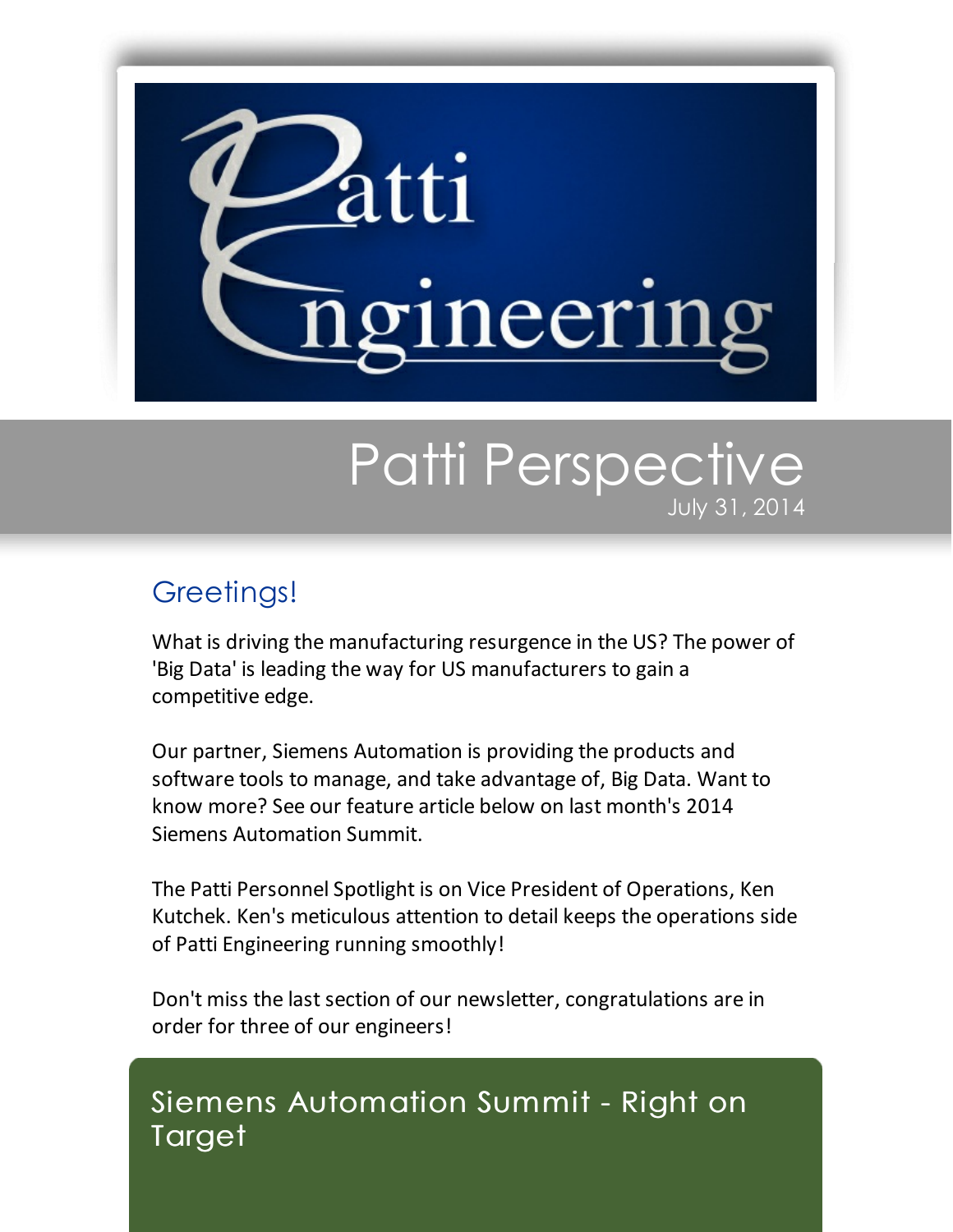The feedback and reports are in, and the Siemens Automation Summit proves to be a great learning ground for Siemens integrators and users alike. As a Siemens Automation Solution Partner, Patti



Engineering sent six members of our executive and sales teams to participate in the Automation Summit, held June 24-26 in Orlando, FL.



According to our Vice President of Operations, Ken Kutchek, PE, "the annual Siemens Summit is a great place to come and see all the latest Siemens technologies. It is also a great opportunity to meet and network with all the key sales and

technical people for the various Siemens products and technologies. The breakout session presentations are an excellent way to learn how these technologies are being used in various industries."

Patti Engineering teamed up with Comau, a worldwide leader in manufacturing flexible automation systems, for one of the breakout sessions. Ken joined Amir Shahnazary, PMP, Director of Engineering at Comau to give insights into a challenging time to market project where the companies worked together for an engine assembly line build project, which needed to take place during production on the customer's plant floor. Combining Comau's SmartCell technology with Patti Engineer's SIMATIC S7 PLCs programming expertise, the engine assembly line build was complete in 20 weeks verses the traditional 48 weeks for the same cost and quality!

From a '30,000 foot' overview level, a key takeaway from the Automation Summit was the fact that 'Industry 4.0' - the fourth industrial revolution - is well underway, and Siemens is right there at the forefront. So what does that mean for our end-users of Siemen's technology? We will give you a glimpse here.

We have all heard it; 'Big Data' is the buzzword flying around the corporate world. Knowledge is power, right? Well, the same applies to analyzing and acting on data. As we allshop online, we see how Google, Amazon, Zappos, and many more seem to be inside our heads. Google seems to know exactly what we are searching for, managing millions of little bits of data in an instant to meet our inquiry. As for the retail giants like Amazon and Zappos, they certainly know how to increase their sales by suggesting exactly what we are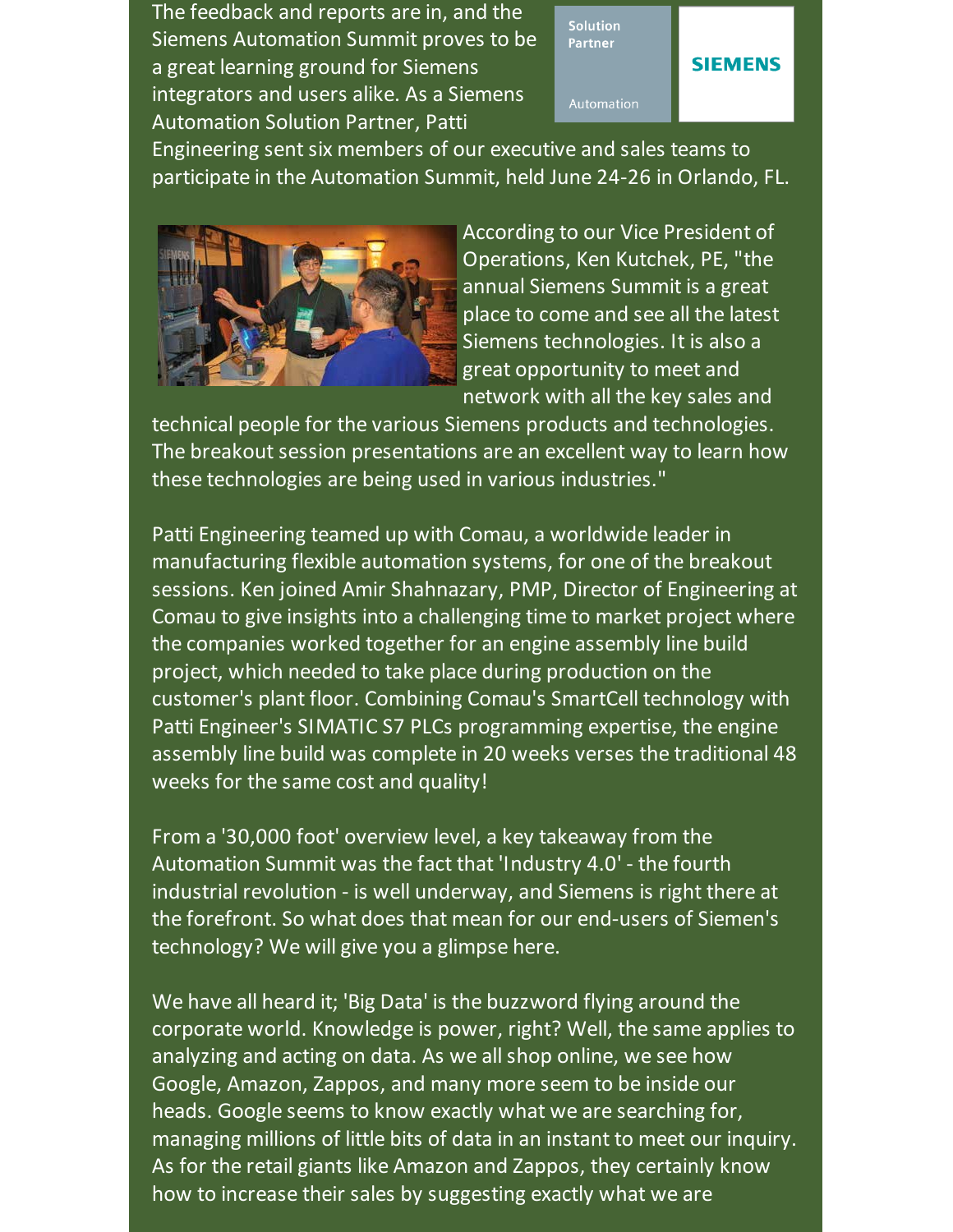interested in buying based on our past searches and history of purchases.

Before the internet and the explosion of Google, the ability to collect huge amounts of data, much less the ability to make sense of it in a usable fashion was very limited. Just as Big Data is making the corporate world more efficient and profitable, Siemens is fueling



Industry 4.0 by providing manufacturers with the software tools on a digital platform to deliver a competitive edge through the collection and processing of data to drive results in efficiency, productivity, safety and quality.



As Anton Huber, Siemens AG CEO of the Industry Automation Division explained it, the whole idea of the "Internet of Things" (IoT) is to literally have everything imaginable connected to a network so that information from all these connected "things" can be stored,

transferred, analyzed and acted upon in new, and usually automated ways via network connections with everything else. Siemens is bringing together its products, systems and intelligent software tools onto a digital platform to help manufacturers harness the power of IoT.

Huber used Siemens Totally Integrated Portal (TIA) Portal as an example of its commitment to IoT in manufacturing. TIA Portal holds 55 million lines of code compared to its predecessor, the 2010 version of Step 7 software that held just 7 million lines of code. TIA Portal software can analyze complex shop floor data to optimize all planning, machine and process procedures.

By networking machinery, sensors and control systems together, the ability to collect and analyze an abundance of real-time shop-floor data creates transparency for smart decision making on the shop floor. For example, asset management can



be optimized through statistical evaluation. The software can be used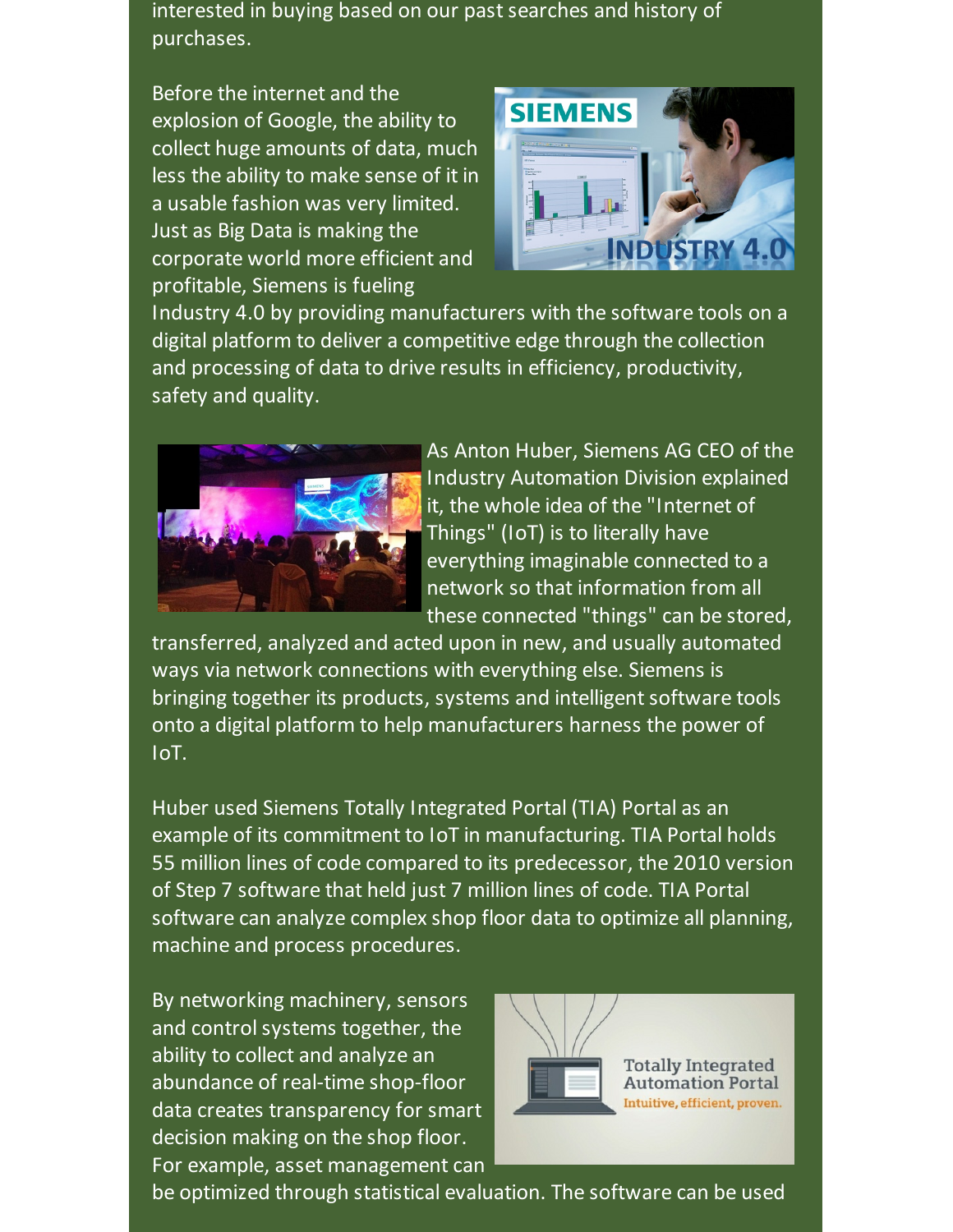to anticipate maintenance needs, find bottlenecks and be programmed to establish measurements to maximize reliability - fan speed, temperature, humidity and other important variables can be monitored. If one of those variables moves out of the predetermined range, the software can automatically adjust the machinery, essentially solving a problem before it results in machine downtime or compromised quality.

In case you missed the conference, Siemens has placed all presentations online for your reference.

The presentations are available on the USA Online Community website. If you are already a registered user of the Siemens Online Support Portal, click [here](http://links.mkt2196.com/ctt?kn=196&ms=MjExMjU5MDQS1&r=NzA3MTQ2NzQ0NwS2&b=0&j=MzYwODM4OTg4S0&mt=1&rt=0&utm_source=Patti+Perspective_July_2014&utm_campaign=Newsletter+March+2014&utm_medium=email) to log in and view the presentations. If you are not a registered user of the Support Portal, click the instructions link below to learn how to register for the Portal and the USA Online Community.

#### **[Instructions](http://www.industry.usa.siemens.com/automation/us/en/process-control-system/Documents/extranet-registration.pdf?spMailingID=21125904&spUserID=NzA3MTQ2NzQ0NwS2&spJobID=360838988&spReportId=MzYwODM4OTg4S0&utm_source=Patti+Perspective_July_2014&utm_campaign=Newsletter+March+2014&utm_medium=email)** →

If you would like Patti Engineering to provide a free consultation to show you how we can help you implement new technology to take advantage of the Industry 4.0 [movement,](http://pattiengineering.com/contact/?utm_source=Patti+Perspective_July_2014&utm_campaign=Newsletter+March+2014&utm_medium=email) please fill out our contact form or call us directly at (800) 852-0994.

### Patti Personnel - Ken Kutchek

The Patti Perspective Spotlight is on our Vice President of Operations, Ken Kutchek. Ken has been with Patti Engineering since 1997 and oversees project execution, scheduling, recruiting, training, quality control, policies/procedures, safety, and UL certification.

Ken has a unique ability to spot great engineers, and this serves the company very well with our



recruiting efforts. As with any engineering company, our exceptional engineers have different areas of expertise related to product knowledge, strengths and experience. Ken is a master at attention to detail and planning, his keen ability to review a project's requirements and then align the right team engineers with the best skill sets to execute any given project, keeps both our engineers and our customers happy.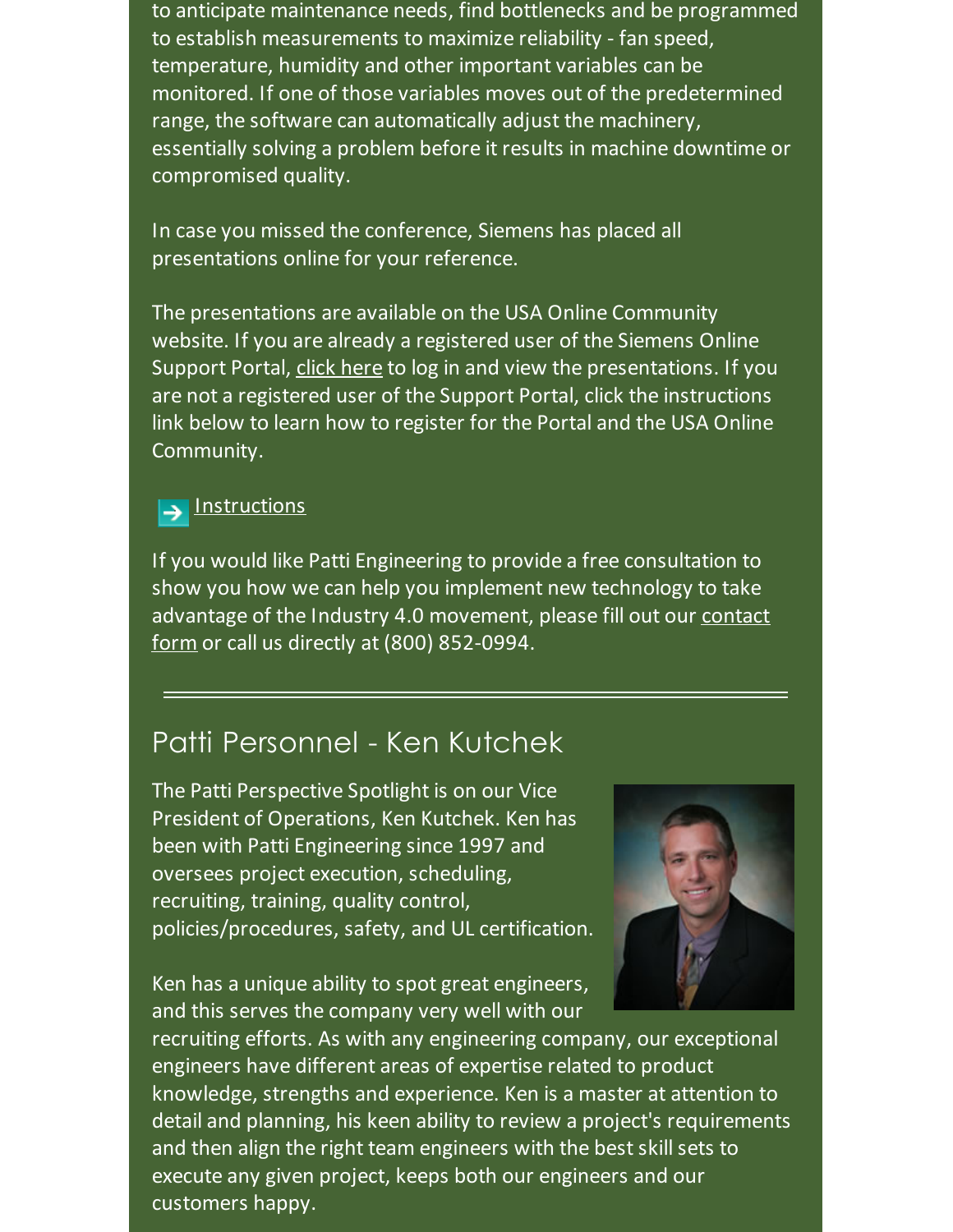Patti Engineering's President, Patti Hoff noted, "Ken is a key member of our team. He is hardworking, dedicated and compassionate about both his job and his fellow team members - and to top it off, he is fun to be around!"

Ken earned a BS in Electrical Engineering from Illinois Institute of Technology (IIT) in Chicago and is a licensed Professional Engineer in Michigan and Texas. He has more than 20 years of experience in electrical engineering and automation controls. Prior to Patti Engineering, Ken owned and operated an energy conservation business helping commercial/industrial clients improve facility efficiency and reduce energy use and energy costs. Ken also worked for



Dupont for 6 years doing manufacturing automation and process control.



Ken lives in Lake Orion Michigan with his wife Melissa and 18 year old son Kyle. Ken and Melissa just celebrated their 5 year wedding anniversary - congratulations! Ken's son Kyle recently earned his Eagle Scout rank and will be studying engineering at Michigan Tech in the fall - nice job Kyle!

When not working at Patti Engineering, or working with the Boy Scouts, or helping the high school First Robotics team, Ken is working his "2nd job" of completely remodeling a 90 year old "Lake Cottage" on Lake Orion. For fun, Ken enjoys relaxing by playing on the lake.....boating, water skiing, tubing, jet skiing, hanging out on the pontoon boat or at the Lake Orion Boat Club.



*Dedicated to developing young engineers, Ken has given his time to the Lake Orion High School First Robotics team for many years!*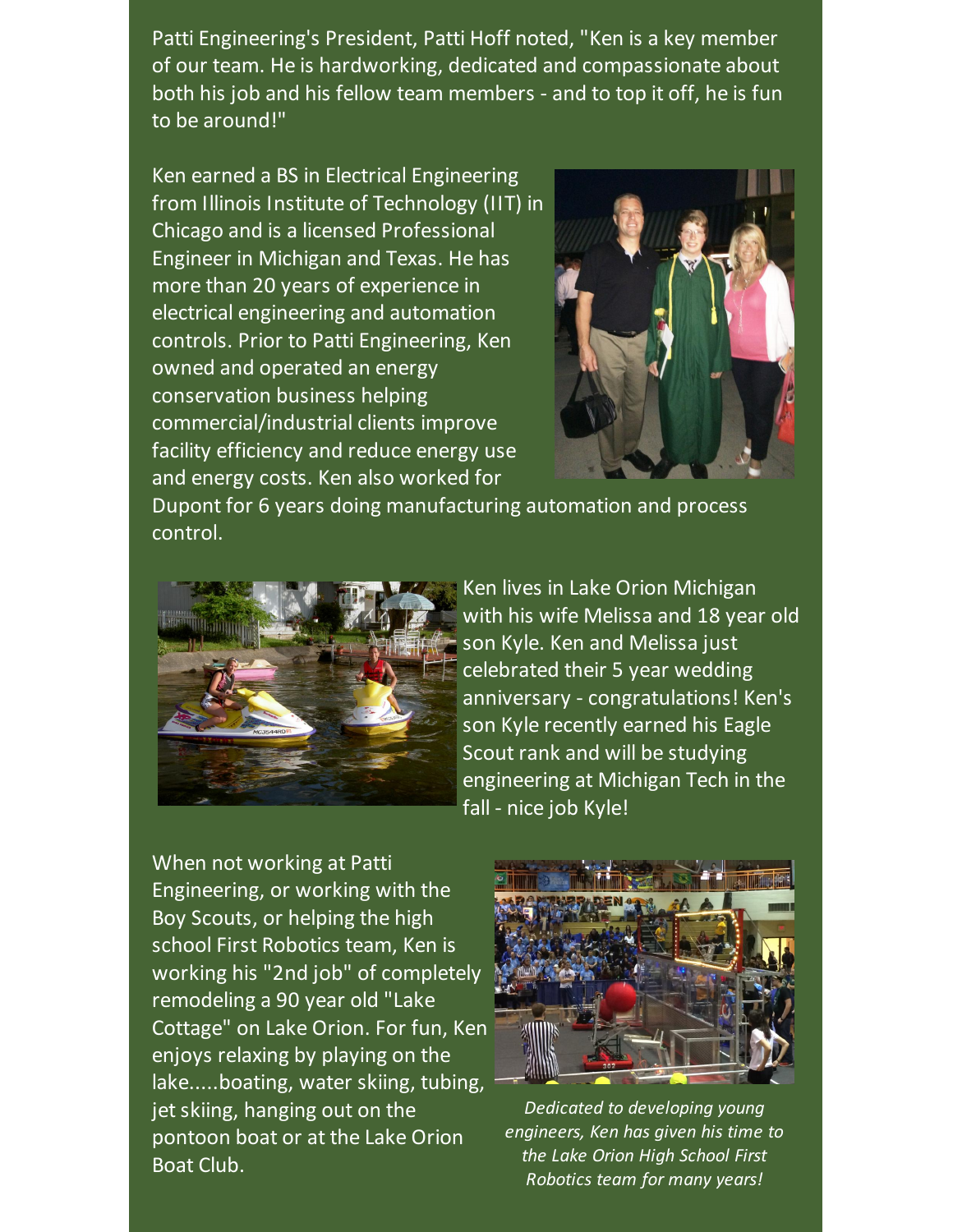### **~ [Download](https://origin.library.constantcontact.com/doc205/1101449641109/doc/xOYyAPQWiSNewYwQ.pdf) PDF~**

We work as partners to our clients. When you need an expert to help solve automation challenges, we are here to add value to your solution - enhance efficiency, increase productivity, and work with your team as a trusted resource. Visit our **[website](http://www.pattieng.com/expertise.html?utm_source=Patti+Perspective_July_2014&utm_campaign=Newsletter+March+2014&utm_medium=email)** for more information on our areas of expertise, or call us (248)364-3200 for a free initial consultation.

Thank you for your interest in Patti Engineering.

Best regards,

Georgia H. Whalen Director of Marketing Patti Engineering







Terrance Brinkley Alex Kennedy





Aju Mathew

Congratulations to our engineers, Terrance Brinkley, Alex Kennedy and Aju Mathew, for having successfully met all of the requirements to achieve Siemens Global Technical Certification in the SIMATIC Technology areas of S7 PLCs, SIMATIC HMIs, and SIMATIC Networking. Patti Engineering now has 7 Siemens Certified engineers. Individuals achieving this Siemens Certification are among an elite group of professionals across the country.

To even qualify for the rigorous two weeks of course work and testing requires an in-depth knowledge of Siemens' product functionality,